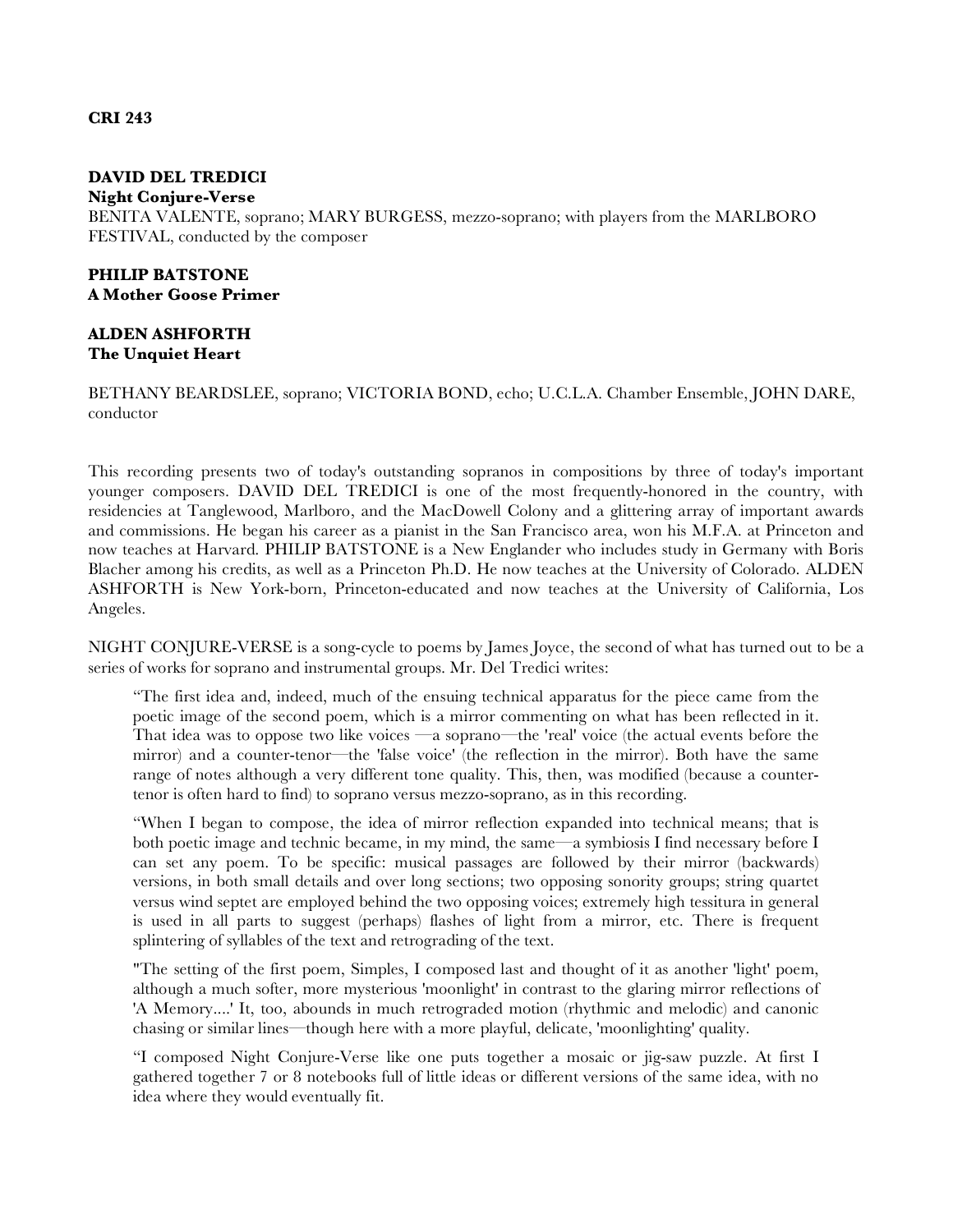"As the pressure of so much material on my hands 'without a home' increased, so would my instincts (or whatever) suddenly snap different bits together and this, in turn, would suggest other large fittings – and so it went in different spots all over the piece at once. (A jigsaw puzzle is not a bad image for the process). Perhaps the only guiding hand through it all was the text (like the picture of the completed jig-saw on every puzzle cover) to which the different tiny elements would adhere in more and more profusion."

The players are: Judith Schenkman, piccolo; Ornulf Gulbransen, flute; Patricia Grignet, oboe; Harold Wright, clarinet; Donald Stewart, bass clarinet; Kenneth Moore, bassoon; Myron Bloom, horn; Jerome Rosen, violin; Marilyn Dubow, violin; Philipp Naegele, viola; Ko Iwasaki, cello.

Mr. Batstone writes:

"A MOTHER GOOSE PRIMER is a dramatic music-word poem. It contains no music which is independent of the words; no words – beyond merely individual lines – which can in any way be thought of as independent of the music. The creation, the arrangement, the composition of the words, the music, and the staging was simultaneous and interdependent.

"A small bell calls the singer (mother, bird, witch, girl, child), on to the stage. The players, playing their usual role in the concert hall, are musicians, grouped to one side and mute at first until, after being recognized, they begin playing tentatively – as pupils. As the flight begins, their role is more active  $-$  (although they never really supply support the voice in the usual sense; rather, their role is one of commentary and obligato). Finally, one of them is moved to join in the singing.

"After the game is over (Bandbox!), and the bedtime prayer is sung (Night!) the players again become mute – save this one who provides the echo from across the lake. After delivering a short speech at the apron of the stage our Phoenix/housewife moves nonchalantly toward the wings having left the drama in the hands of the audience. Finally she is called away by the same bell which called her in the beginning.

"This work is strictly serial with regard to both pitches and rhythms. It is dedicated, with admiration and respect, to Miss Bethany Beardslee."

Mr. Batstone created the final mix at the University of Colorado Electronic Music Laboratory.

# About THE UNQUIET HEART, Mr. Ashforth writes:

"Although The Unquiet Heart was originally conceived, in a version for voice and piano, at the instigation of the Japanese-American soprano Florence Kunitomo (since turned contralto), it was actually composed with Bethany Beardslee's unique voice always in mind  $-$  a fact betrayed not only in the work's pyrotechnical requirements, but in its call for extreme flexibility of coloration and inflection, and a special sense of involvement with words. It was to enhance further her singular vocal characteristics that I undertook in 1968 to re-work the cycle, using instrumental sonorities which I felt would be congenial both to her voice and to the text, drawn from Kenneth Rexroth's 100 Poems from the Japanese (after eighth, ninth and tenth century originals).

"Rexroth's renderings are far from mere translations; their language and their overwhelming sense of isolation and estrangement are unmistakably twentieth-century in flavor. It is primarily in the recurring traditional symbolic imagery that one senses the poetic origin in medieval tanka.

"I have tried to reflect some of this imagistic consistency in the cycle by a progression from the birds and flowers of spring to the stags and leaves of autumn, and in the freely associative conjunction of rotating modular sonorities with these images as they recur. And again, in response to the nature of the poetry, I have sometimes negated our usual sense of time and development: the instrumental opening is more a peroration than an introduction; the first song, as it emerges unaccompanied, has no real 'beginning' and the last, no real 'ending.'"